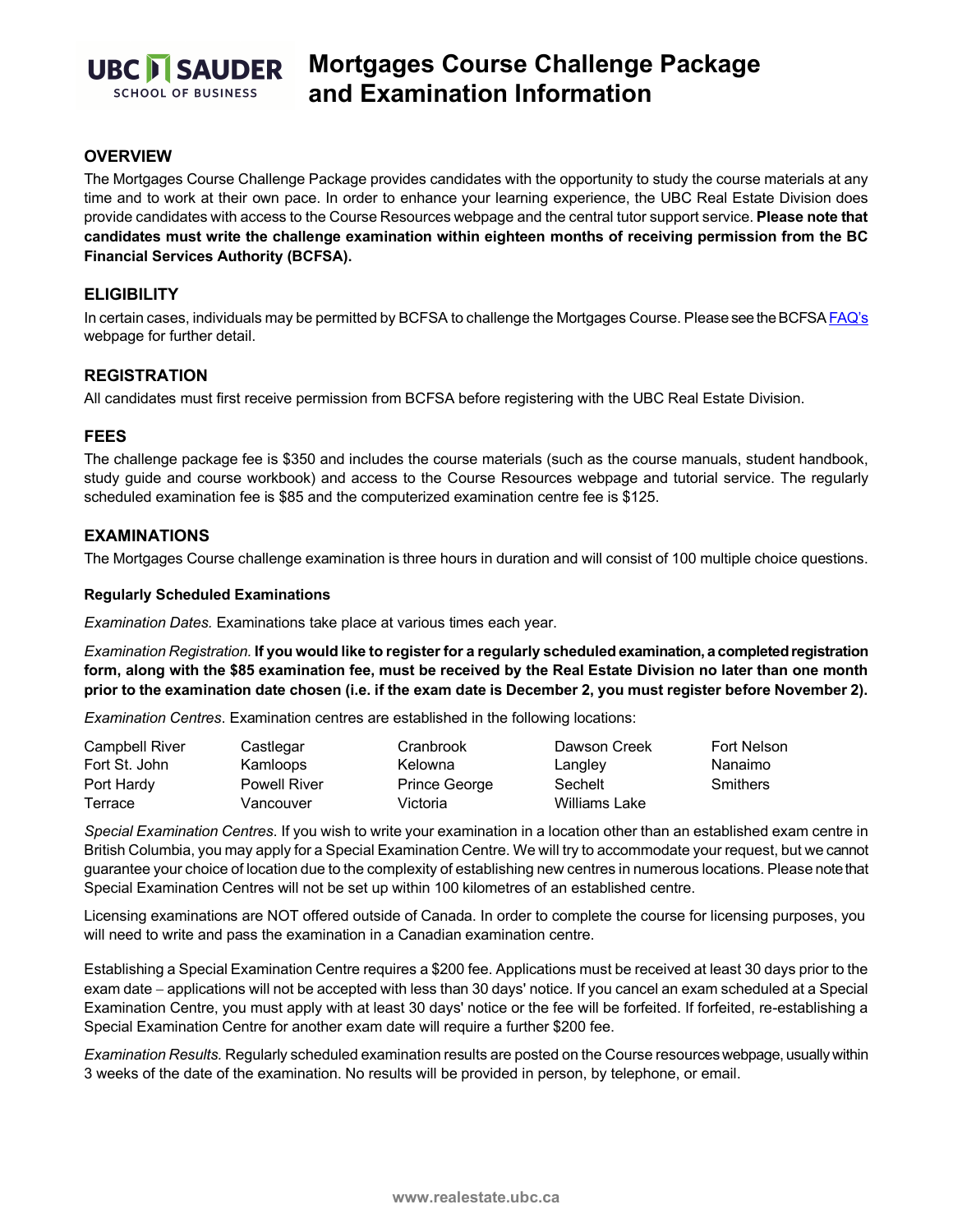## **Computerized Examination Centre (CEC)**

Students may choose to write their exam at the Computerized Examination Centre (CEC) located at the UBC Real Estate Division office rather than writing on the regularly scheduled examination dates. The CEC allows students the option of writing examinations in a quiet, comfortable environment, and at a time that may be more convenient for them.

*CEC Examination Dates.* CEC examination sittings are available on Monday to Friday at either 9:00 am or 1:00 pm.Specific date and time requests are granted on a first come, first served basis; therefore, please be prepared to specify three different choices. **CEC availability is limited** − **due to high demand, bookings may require six weeks' advance notice, so please plan ahead.**

*CEC Examination Registration.* If you would like to register for the CEC, a completed registration form, along with the \$125 examination fee, should be faxed or mailed to the UBC Real Estate Division. Once our office receives your exam registration, it takes 3-5 days to process.

*CEC Electronic Monitoring*. All examinations are conducted in a secure Computerized Examination Centre located at the UBC Real Estate Division office. The entire duration of the examination will be monitored by closed circuit television that includes video and audio capability. No permanent record is created from the monitoring of the examination.

## *CEC Examination Conditions.* **If the conditions at the CEC are not satisfactory, a complaint must be received by the Exams Administrator prior to the student leaving the CEC.**

*CEC Examination Results.* CEC Examination results are posted on the Course Resources webpage, usually within one business day of the date the examination was written. No results will be provided in person, by telephone, or email.

#### **Examinations** − **General Information**

At the exam centre on the day of the exam, in order to be permitted to write the exam, a candidate **MUST**:

- 1. present an Examination Admission Ticket (EAT) with a recent (taken within 30 days) valid passport photo attached;
- 2. present one of the following types of picture identification in the name in which the candidate originally registered for the course:
	- A. A current passport which has a picture of the candidate; OR,
	- B. A current provincial driver's licence which has a picture of the candidate (**interim driver's licenses are not acceptable**); OR,
	- C. An official picture identification card issued by either the Federal Government of Canada, or by one of the provincial governments; OR
	- D. An official employment picture identification card issued by either the Federal Government of Canada, or by one of the provincial governments.
- 3. wear an appropriate face mask that covers both the nose and chin (due to COVID-19) to, at, and during the examination. Examination invigilation staff can refuse to let you write and postpone the examination if you fail to wear an appropriate face mask.

If you purchase a Challenge Package, you can print out your Examination Admission Ticket from your Course Resources webpage. If you are unable to print out your Examination Admission Ticket, please contact Examination Services at *info@realestate.sauder.ubc.ca*

A candidate who is unable to produce an Examination Admission Ticket with a valid passport photo (photo must have been taken within 30 days of the examination date) and one of the four acceptable forms of picture identification, or whose picture is not clearly recognizable by the examiner, will be refused admittance to the exam centre. **No exceptions will be made.**

Also note that electronic devices of any kind (including notebooks/tablet PC/laptops, cameras, pagers, beepers, cellular phones, personal data assistants, and unauthorized calculators), scrap paper, rulers, calendars, dictionaries, amortization payment tables, pencil cases, etc. are NOT permitted in the exam room.

If your name changes during the time you are challenging the course, please submit change of name documentation (e.g., marriage certificate) to the UBC Real Estate Division. Please be aware that you may be required to show your change of name documentation at the examination centre on the day of your exam.